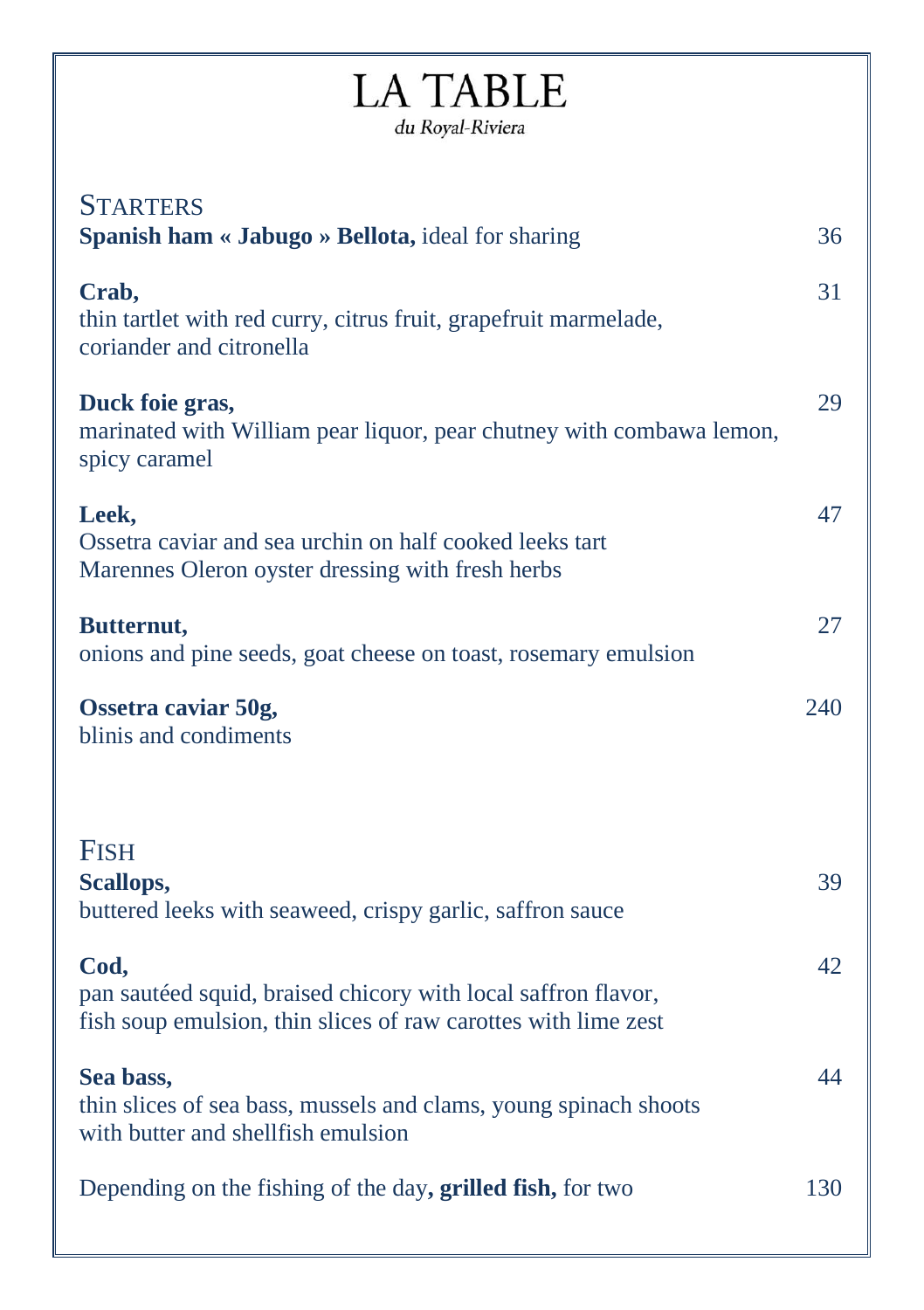| <b>MEAT</b><br>Roasted pigeon,<br>braised salsify, Jerusalem artichokes, preserved chestnuts,<br>juice with vinegar                                         | 41 |
|-------------------------------------------------------------------------------------------------------------------------------------------------------------|----|
| <b>Black Angus Aberdeen beef,</b><br>roasted with dry fennel, artichoke espuma infused with bellota ham,<br>braised local artichoke with sun dried tomatoes | 49 |
| Veal sweetbreads,<br>pan sautéed, Jerusalem artichoke shoots with butter,<br>crispy potatoes, coffee flavor veal juice                                      | 44 |
| <b>DESSERTS</b><br>Selection of cheeses from Fromagerie Métin                                                                                               | 23 |
| Our pastry Chef suggests you:                                                                                                                               |    |
| <b>Our Signature dessert</b><br>The Royal,<br>chocolate and hazelnut, pure sea salt                                                                         | 22 |
| <b>Our seasonal creations</b><br>Citrus,<br>raw and preserved orange, grapefruit and lemon<br>served with linden tree honey dressing                        | 19 |
| Baba,<br>with homemade arranged rum and Madagascar vanilla whipped cream<br>(please order at the beginning of the meal)                                     | 25 |
| Cappuccino,<br>arabica coffee with a milk cloud, coffee praline                                                                                             | 21 |
| Exotic,<br>coconut flavored with spices and pineapple, cinnamon and coconut sorbet                                                                          | 22 |
| Sorbet & ice cream                                                                                                                                          | 17 |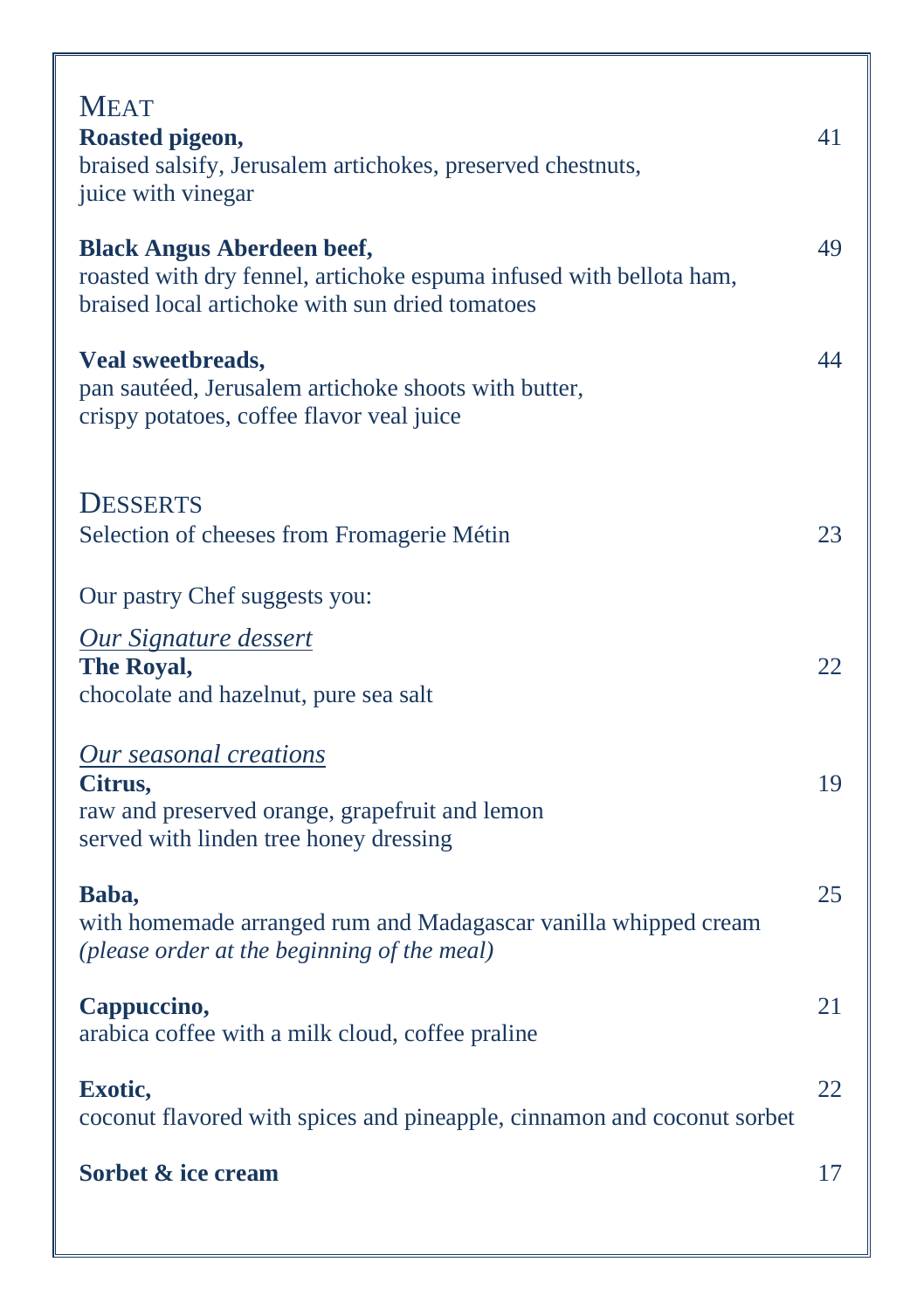

# MENU INTEMPOREL

Starter - main course – dessert

72

## **Butternut,**

onions and pine seeds, goat cheese on toast, rosemary emulsion

or

## **Duck foie gras,**

marinated with William pear liquor, pear chutney with combawa lemon, spicy caramel

#### ♦ ♦ ♦

## **Sea bass,**

thin slices of sea bass, mussels and clams, young spinach shoots with butter and shellfish emulsion

or

# **Veal sweetbreads,**

pan sautéed, Jerusalem artichoke shoots with butter, crispy potatoes, coffee flavor veal juice

#### ♦ ♦ ♦

## **The Royal,**

chocolate and hazelnut, pure sea salt

or

## **Citrus,**

raw and preserved orange, grapefruit and lemon served with linden tree honey dressing

*Net price in euros*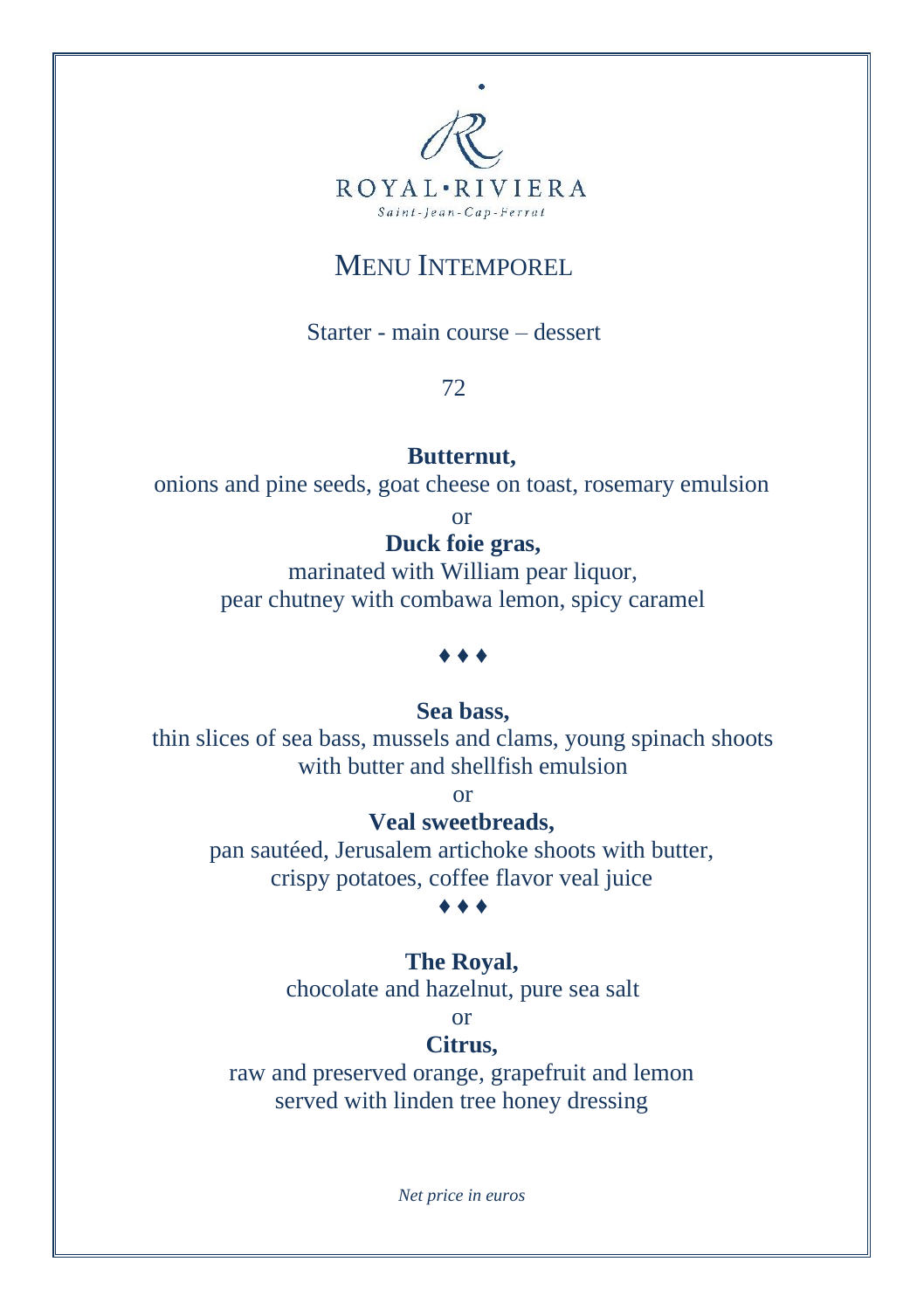

# MENU INCONTOURNABLE

Royal Specialties Menu served to all the guests

100

## **Duck foie gras,**

marinated with William pear liquor, pear chutney with combawa lemon, spicy caramel

**♦ ♦ ♦**

#### **Butternut,**

onions and pine seeds, goat cheese on toast, rosemary emulsion

#### **♦ ♦ ♦**

**Scallops,** buttered leeks with seaweed, crispy garlic, saffron sauce

#### **♦ ♦ ♦**

## **Black Angus Aberdeen beef,**

roasted with dry fennel, artichoke espuma infused with bellota ham, braised local artichoke with sun dried tomatoes

**♦ ♦ ♦**

#### **Baba,**

with homemade arranged rum and Madagascar vanilla whipped cream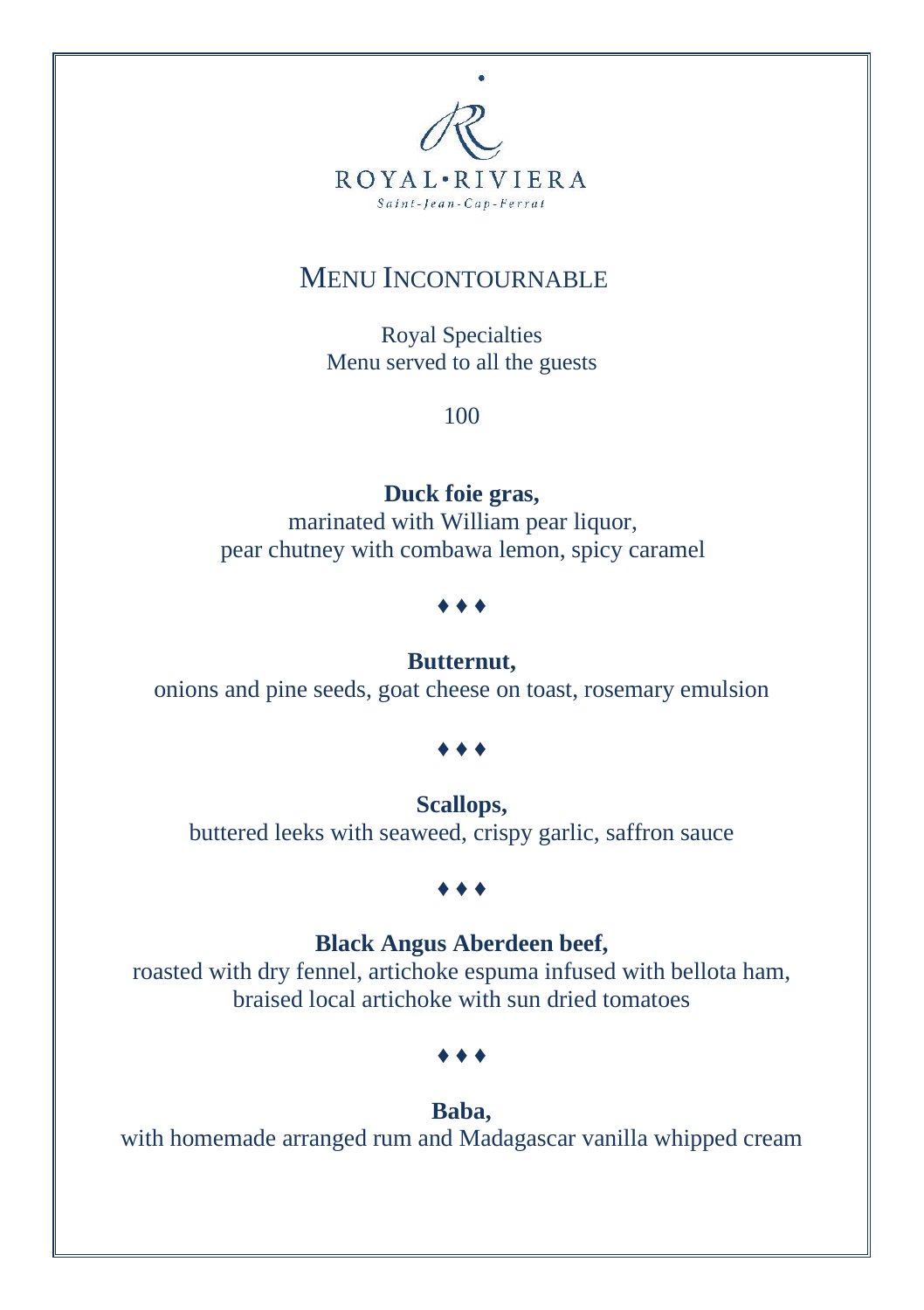**Please respect your fellow guests and use you cell phones outside of the restaurant.**

♦ ♦ ♦

Some dishes might contain allergens. Please ask confirmation to our Maître d'hôtel. **We propose vegetarian and gluten-free menus.**

♦ ♦ ♦

**Meat origin :** Beef from France, United States and Ireland Pigeon and Veal from France